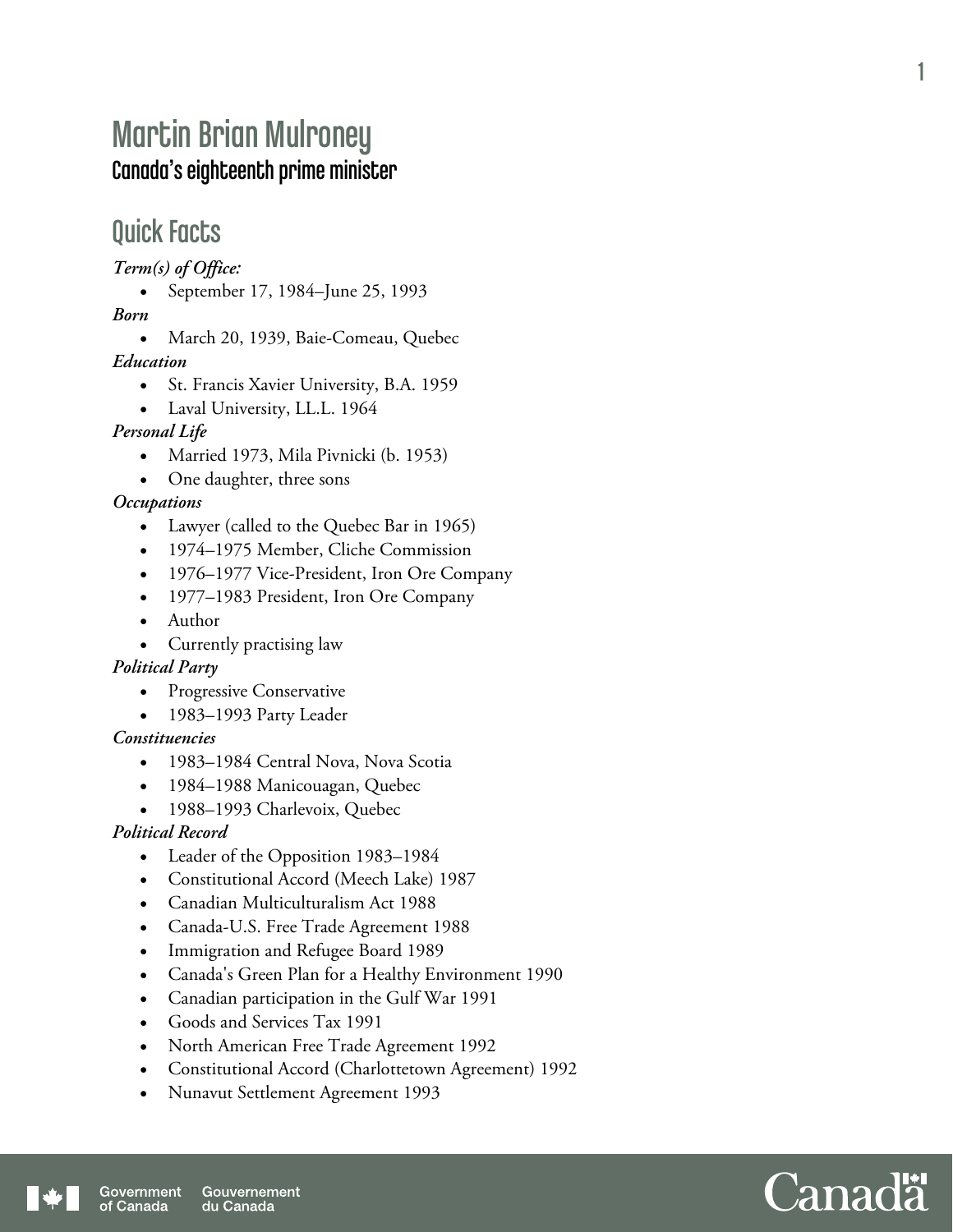# **Biography**

*Throughout our history, trade has been critical to Canada's livelihood. Now, almost one third of what we produce is exported. Few countries in the world are so dependent on trade. This trend ultimately threatens the jobs of many Canadians and the living standards of the nation as a whole. We must confront this threat. We must reverse this trend. To do so, we need a better, a fairer, and a more predictable trade relationship with the United States. At stake are more than two million jobs which depend directly on Canadian access to the U.S. market.*—Brian Mulroney, 1985

Canada's ability to compete in a world market was of primary importance to Brian Mulroney, who felt Canada's competitiveness had been eroded by years of Liberal social spending. Canadian economic success could only be secured by access to foreign markets; this Mulroney achieved through the 1988 free trade agreement with the United States and the North American Free Trade Agreement (NAFTA) in 1992.

Martin Brian Mulroney was born in Baie-Comeau, Quebec in 1939, the son of an electrician. At 14, the young Mulroney went to St. Thomas, a Catholic high school in Chatham, New Brunswick. In 1955, he attended St. Francis Xavier University in Antigonish, Nova Scotia, studying arts and commerce before majoring in political science. After graduating with honours in 1959, Mulroney started studying law at Dalhousie University in Halifax, and then transferred to Laval University in the city of Québec, a year later. In 1964, he was offered a position with the prestigious law firm of Howard, Cate, Ogilvy et al., and moved to Montréal to work with them.

One of his first challenges as a lawyer was working on Laurent Picard's Commission of Inquiry on the St. Lawrence Ports, where he gained experience as a negotiator in labour relations. Mulroney first came into prominence as a lawyer when he was appointed to the Cliche Commission of inquiry into the Quebec construction industry, set up by Quebec Premier Robert Bourassa in 1974. The commission uncovered unprecedented corruption and violence in the construction industry. As a result of this high-profile report, Mulroney became well known in Quebec.

He had been involved in politics since his university days, when he joined the Conservative party and campaigned for the Nova Scotia Tories in 1956. Mulroney also participated in campus politics and served as prime minister of St. Francis Xavier's model parliament. While at Laval, he was elected vice-president of the Conservative Students' Federation and by 1961 he was a student advisor to Diefenbaker. As a lawyer in Montréal, he continued working for the Conservatives behind the scenes, producing pamphlets, raising money and seeking out candidates.

In 1976, Mulroney ran for federal leadership of the Conservative party, but lost to Joe Clark on the third ballot. Although he was recognized in Quebec as a result of the Cliche Commission, he was not as well known to the party outside the province. Furthermore, the fact that he had never been elected to Parliament was seen by many as a handicap. After the convention, Mulroney accepted an

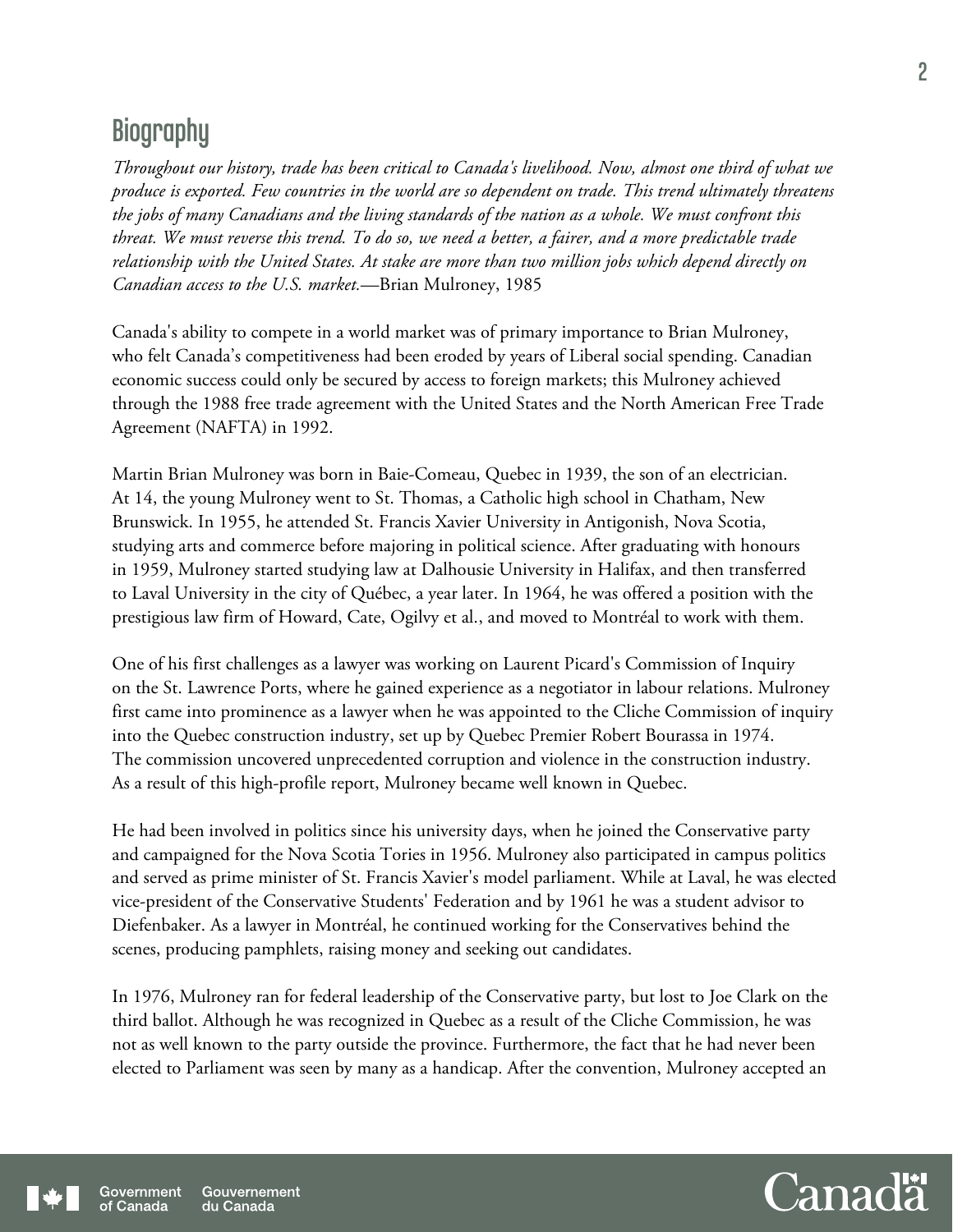offer of executive vice-president of the Iron Ore Company of Canada and was appointed president the following year.

In 1983, he ran again for Conservative leadership. He was the only bilingual Quebec candidate, and as such, his ability to appeal to Tories across the country was considered a great advantage. Mulroney won the leadership and gained his first seat in the House of Commons through a by-election in the riding of Central Nova.

In the 1984 election, Mulroney led the Conservatives to one of the greatest majorities in Canadian history, winning 211 seats in the House of Commons. Four years later, the Conservatives won another majority.

During his nine years in office, Mulroney brought in the two free trade agreements and introduced the Goods and Services Tax. Language rights in New Brunswick were entrenched in Canada's constitution and the Nunavut Agreement with the Inuit of the Eastern Arctic set in motion the creation of a third territory in Canada, representing a major achievement in Aboriginal land settlement.

He also endeavoured to achieve constitutional reform. The Meech Lake Accord attempted to define conditions under which Quebec could sign the 1982 Constitution, but failed to become law when it was not passed by the Manitoba and Newfoundland legislatures. Another endeavour to secure constitutional unanimity was undertaken with the Charlottetown Accord in 1992. A national referendum was called on this agreement, but it was ultimately defeated.

Mulroney's stand against South African apartheid won him respect around the world. He negotiated a treaty in 1990 with the United States requiring industry to drastically cut sulphur and nitrogen oxide emissions. He also was an architect of the Sommet de la Francophonie.

Mulroney retired from politics in 1993 and returned to Montréal to practice law.

### International Relations

Mulroney began his term with the pledge to improve relations with the Americans. He met with President Reagan in March 1985 to discuss missile defence and free trade. The meeting, held on St. Patrick's Day, was dubbed the Shamrock Summit. This paved the way towards the Free Trade Agreement in 1988. The agreement was extended to include Mexico (NAFTA), which was signed in 1992.

In 1986, the United Nations honoured the people of Canada collectively with the Nansen Medal for their commitment to the cause of refugees. The Immigration and Refugee Board was established in 1989.

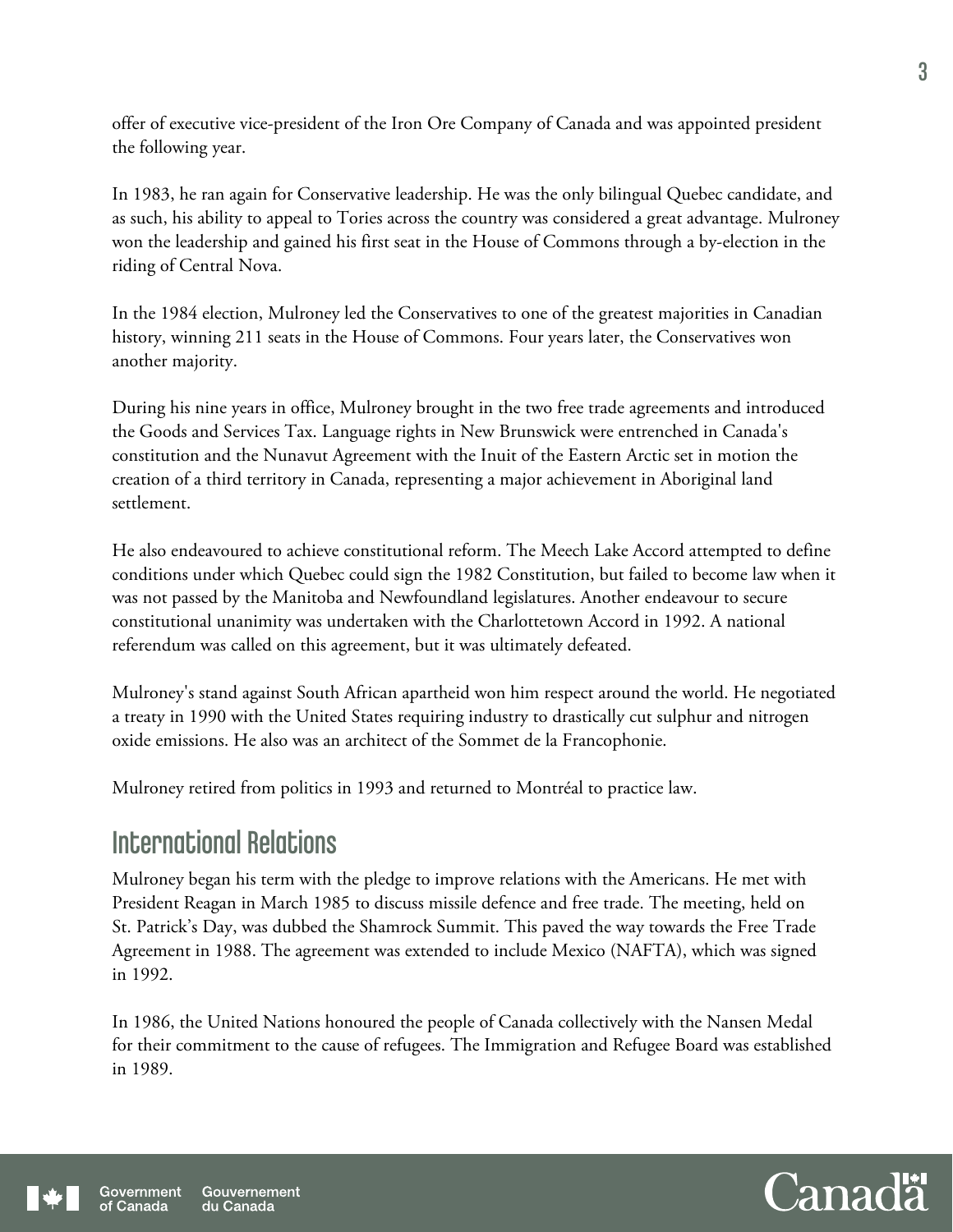In the Persian Gulf War of 1991, Canada supported the UN force, contributing ground troops, ships, aircraft, and a field hospital.

In 1994, the Pearson Peacekeeping Centre was established and named in honour of Lester B. Pearson, former Prime Minister of Canada and recipient of the 1957 Nobel Peace Prize. The Centre trains and educates not only Canadians but also civilian, military and police forces from around the world in promoting peace and security.

## **Anecdote** In the footsteps of the chief

John Diefenbaker wasn't the only prime minister to declare his ambition to be prime minister at a young age; Brian Mulroney also announced to the world that he wanted to be prime minister when he grew up.

Mulroney was a great fan of Diefenbaker. As campus delegate from St. Francis Xavier University in Nova Scotia, he attended the 1956 Conservative leadership convention and voted for Diefenbaker. In 1961, Mulroney became a student advisor to the Chief, counselling him on Quebec affairs. He was studying law at Laval by this time, and his colleagues refused to believe that their classmate was actually discussing politics with the Prime Minister of Canada. They dared Mulroney to invite Diefenbaker to speak at Laval. His disbelieving classmates were astonished to see the Prime Minister of Canada in law class one day, introduced by his advisor, Brian Mulroney!

# **Bibliography**

Bercuson, David Jay. *Sacred Trust? Brian Mulroney and the Conservative Party in Power.* Toronto: Doubleday Canada, 1986.

Brooke, Jeffrey. *Breaking Faith: The Mulroney Legacy of Deceit, Destruction and Disunity.* Toronto: Key Porter Books, 1992.

Cameron, Stevie. *On the Take: Crime, Corruption and Greed in the Mulroney Years.* Toronto: Macfarlane Walter & Ross, 1994.

*Canada's Prime Ministers, 1867–1994.* [Ottawa]: National Archives of Canada, 1994.

*Canada's Prime Ministers, 1867–1994: Biographies and Anecdotes.* [Ottawa]: National Archives of Canada, [1994].

Chodos, Robert. *Selling Out: Four Years of the Mulroney Government.* Toronto: James Lorimer, 1988.